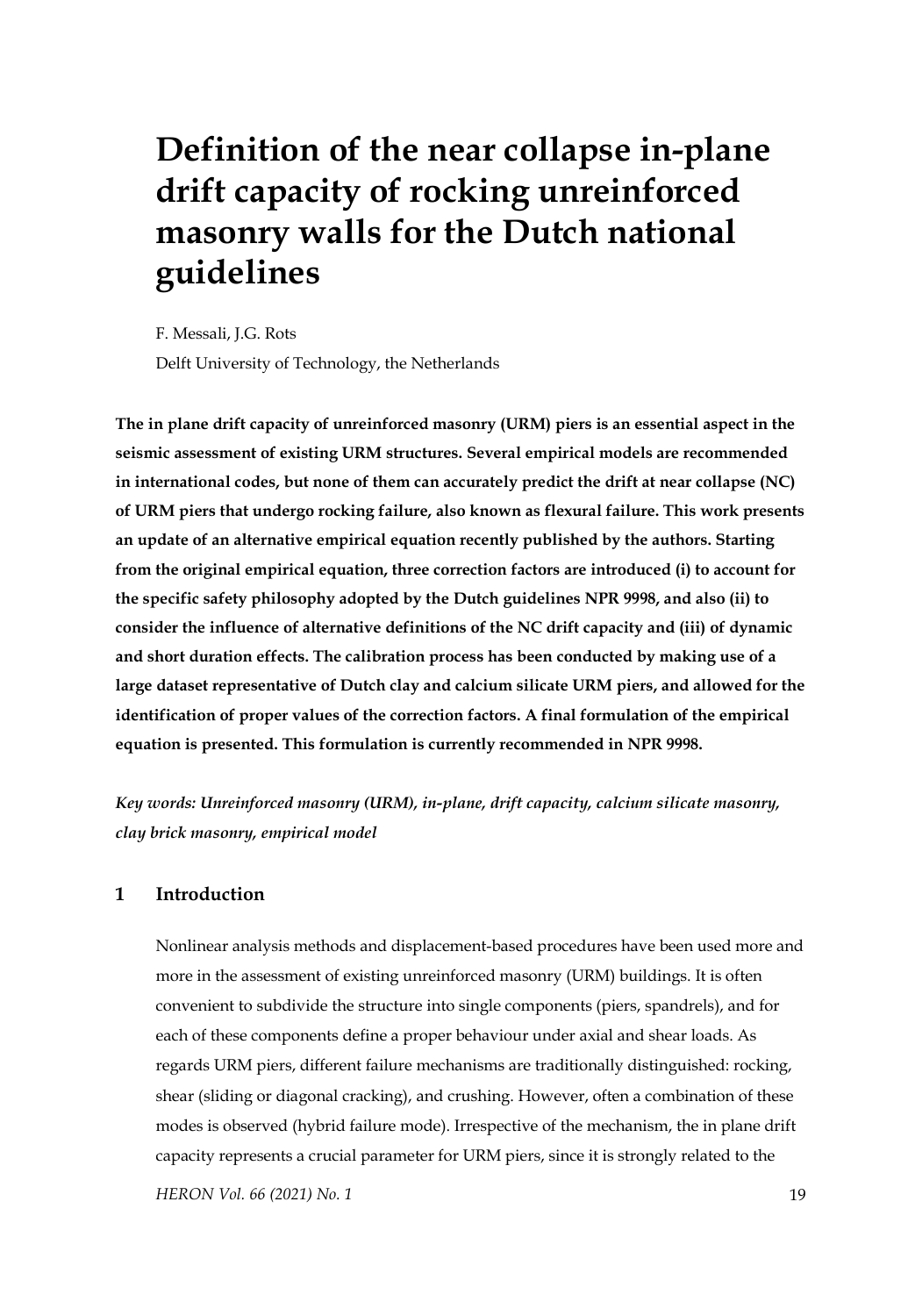performance of the building close to structural collapse, for both analytical methods and equivalent frame based models [e.g. Lagomarsino et al, 2013]. International standards often estimate the pier drift capacity via empirical equations and differentiate between the possible failure mechanisms (shear and rocking, alternatively denoted as flexure failure). Analytical mechanics-based formulations that relate the local deformation at material level to the global displacements of the structural element may represent an efficient alternative approach [e.g. Wilding and Beyer, 2017]. However, the analytical formulations in these models are very complex and still not validated for many specific masonry typologies. For this reason, simple empirical equations will be likely included in standards and guidelines also in the coming years. In case of rocking, standards often recommend the use of equations that include several physical parameters, the background of which is not always sufficiently transparent [Lu et al, 2016]. A summary of the empirical equations recommended in relevant international standards and guidelines is presented in Table 1, while the different parameters included in the models are listed in Table 2.

*Table 1: Summary of the empirical equations recommended in international standards or guidelines to estimate the drift of masonry piers at near collapse*

| Standard/guideline | Recommended empirical equations                                                                                                                                                                                   |     |  |  |  |  |  |
|--------------------|-------------------------------------------------------------------------------------------------------------------------------------------------------------------------------------------------------------------|-----|--|--|--|--|--|
| EN 1998-3          | $\delta_{u,EC8} = \frac{4}{3} 0.8\% \frac{H_0}{I}$                                                                                                                                                                | (1) |  |  |  |  |  |
| <b>ASCE 41-13</b>  | $\delta_{u,ASCE} = \min \left( \frac{1}{2} \varepsilon_{cm} (\frac{\alpha \beta}{\sigma_{o}/f_{o}} - 1); 2.5\% \right)$                                                                                           | (2) |  |  |  |  |  |
| <b>NZSEE 2017</b>  | $\delta_{u, NZSEE} = \frac{4}{3} \min \left( 0.3\% \frac{H}{I}; 1.1\% \right)$                                                                                                                                    | (3) |  |  |  |  |  |
| <b>NTC 2018</b>    | $\delta_{u,NTC} = 1\%$                                                                                                                                                                                            | (4) |  |  |  |  |  |
| <b>SIA D0237</b>   | $\delta_{u,SIA} = \begin{cases} \frac{4}{3} 0.8\% (1 - 2.4 \frac{\sigma_o}{f_c}) & \text{for cantilever walls} \\ \frac{4}{3} 0.4\% (1 - 2.4 \frac{\sigma_o}{f_c}) & \text{for double clamped walls} \end{cases}$ | (5) |  |  |  |  |  |

*where: L, H, H*<sup>0</sup> *are the length, the height, and the effective height of the wall, respectively;* σ*<sup>o</sup> the average overburden stress; cf the mean compressive strength of masonry;* ε*cm the ultimate compressive strain of masonry; α and β are parameters used to compute the neutral axis depth with the Whitney Stress Block for unconfined masonry (the value 0.85 is suggested [Priestley et al., 2007]).*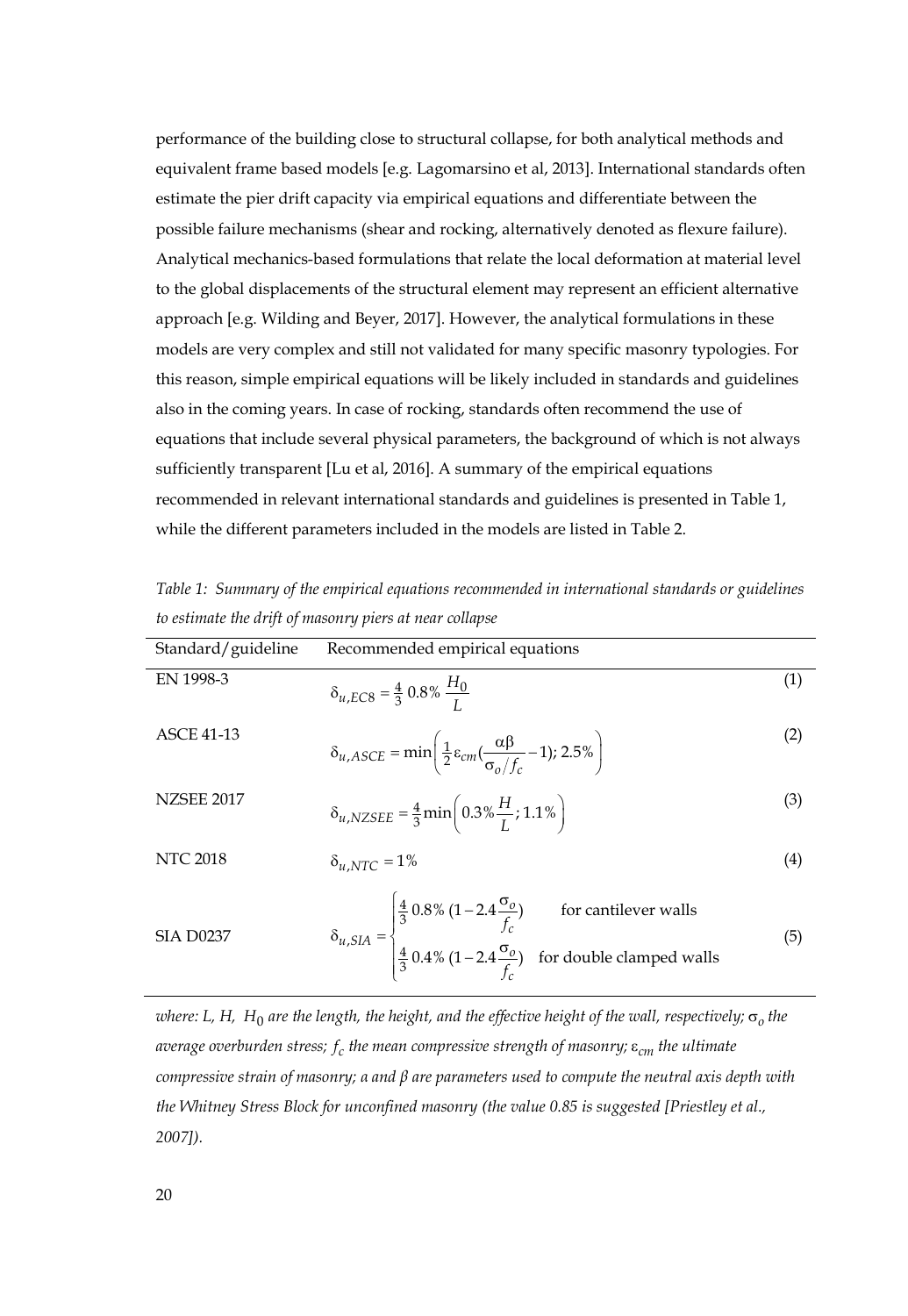In recent years few works proposed refined versions of the equations currently implemented in standards, specifically for hollow clay brick URM [Petry and Beyer, 2014a; Salmanpour et al, 2015], but there is still a lack of information for other masonry types. Recently, Messali and Rots [2018] presented an alternative empirical equation that applies for piers that undergo rocking or hybrid failure after the activation of a rocking mechanism. The equation was developed with specific attention to the characteristics of Dutch URM structural [Jafari et al, 2017] and material [Esposito et al, 2017] characteristics. The calibration was conducted by considering a dataset of tests performed on URM piers, including those part of a comprehensive testing program that aimed at the characterization of the structural behaviour of Dutch masonry carried out at the Macrolab/Stevinlaboratory of Delft University of Technology (TU Delft) [Messali et al. 2018] and at the European Centre for Training and Research in Earthquake (EUCentre) [Graziotti et al, 2018].

This paper presents an update of the empirical equation developed by Messali and Rots [2018]. First the characteristic of the experimental dataset used for the calibration work are described, and a comparison between the empirical equation presented by Messali and Rots [2018] and those recommended in international standards is provided. Then three correction factors are considered in addition to the original equation (i) to make it more suitable for the Dutch guidelines NPR 9998, (ii) to consider possible alternative definitions of the drift capacity at NC, and also (iii) to take into account the influence of dynamic effects and of short duration of the seismic inputs. Eventually, the amended formulation of the empirical equation is presented.

*Table 2: Parameters evaluated in the models estimating the drift capacity of rocking URM piers in international standards*

|                                     |  | EN 1998-3 ASCE 41-13 NZSEE 2017 NTC 2018 SIA D0237 |              |  |
|-------------------------------------|--|----------------------------------------------------|--------------|--|
| Aspect ratio $(H/L)$                |  |                                                    |              |  |
| Boundary conditions $(H_0/H)$ X     |  |                                                    | $\mathbf{x}$ |  |
| Axial load ratio ( $\sigma_0/f_c$ ) |  |                                                    |              |  |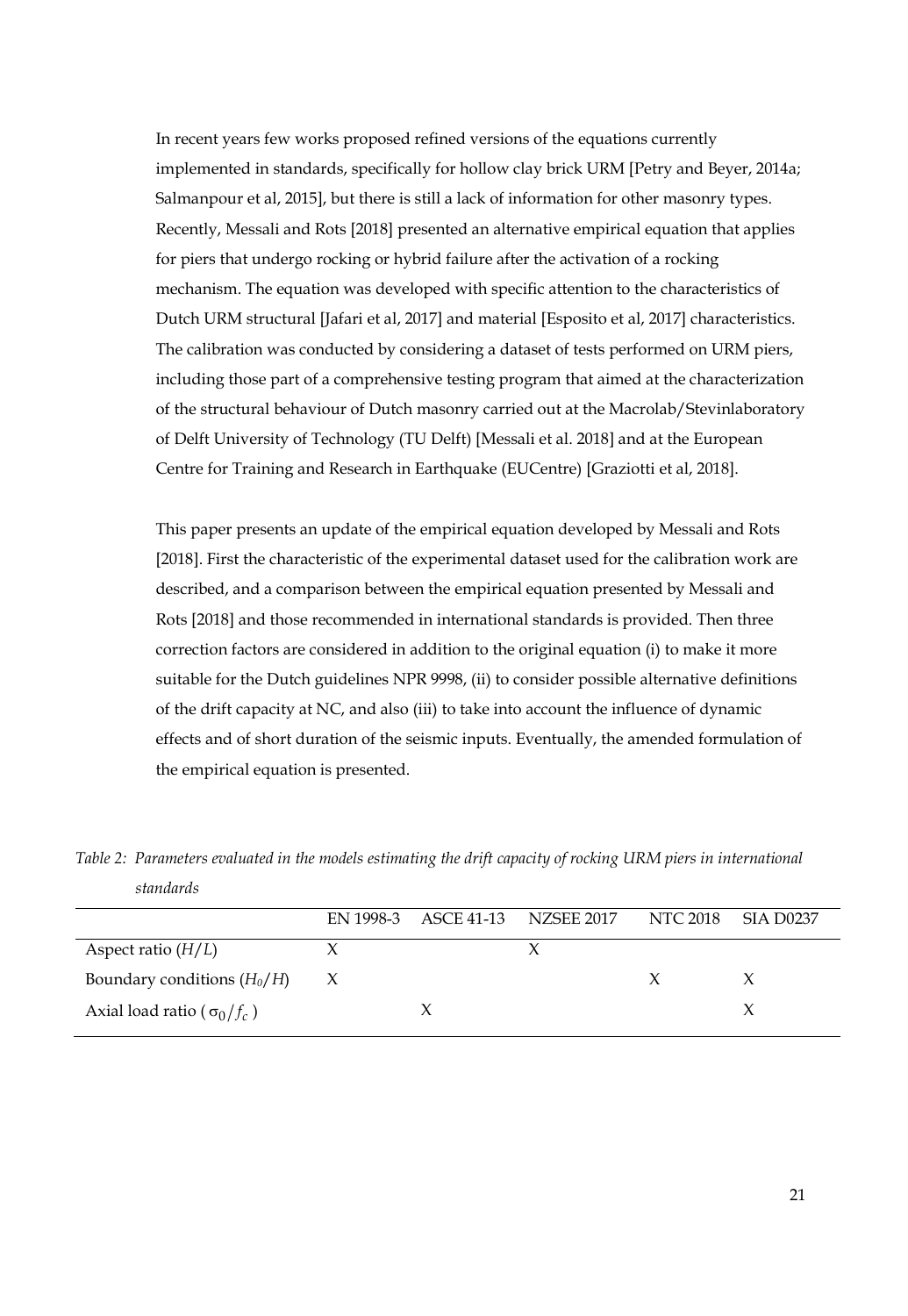#### **2 A dataset of quasi-static tests on rocking URM piers**

The work of Messali and Rots [2018] considered a dataset of quasi-static tests performed on URM piers. The database consisted of 38 specimens, selected to be representative of the properties of Dutch masonry piers. The dataset included brick masonry walls (both clay and calcium silicate) characterised by low axial compressive loads (Figure 1a) and limited thickness. Different aspect ratios of the specimens were considered, being that related to the geometry of the piers in real buildings: calcium silicate masonry walls are used in terraced houses and have often large aspect ratios, while clay brick masonry walls can be used both in terraced and detached houses and therefore be both slender and squat (Fig. 1b). Only piers whose collapse is subsequent to the activation of a rocking mechanism were included in the list. In the original work of Messali and Rots [2018] the ultimate drift δ*<sup>u</sup>* corresponding to the Near Collapse (NC) limit state was computed at the point of 20% strength degradation, as adopted previous works (e.g. by Petry and Beyer [2015], and by Salmanpour et al [2015]). However, there is no complete agreement among the scientific community and various approaches have been adopted by different researchers. In fact, the NC limit state as defined in EN 1998-3 [CEN 2005] should correspond to the condition of severe damage of the wall, that has low residual lateral strength and stiffness but it is able to withstand the vertical loads. In some of the considered tests, the specimens suffered progressive damage and they were able to sustain the vertical loads for imposed drifts much larger than those corresponding to 20% strength reduction. For this reason, in this paper two alternative definitions of the ultimate drift are presented: the first definition



*Figure 1. Distribution of specimens depending on their axial load ratio (a) or aspect ratio (b)*   *[Messali and Rots 2018]*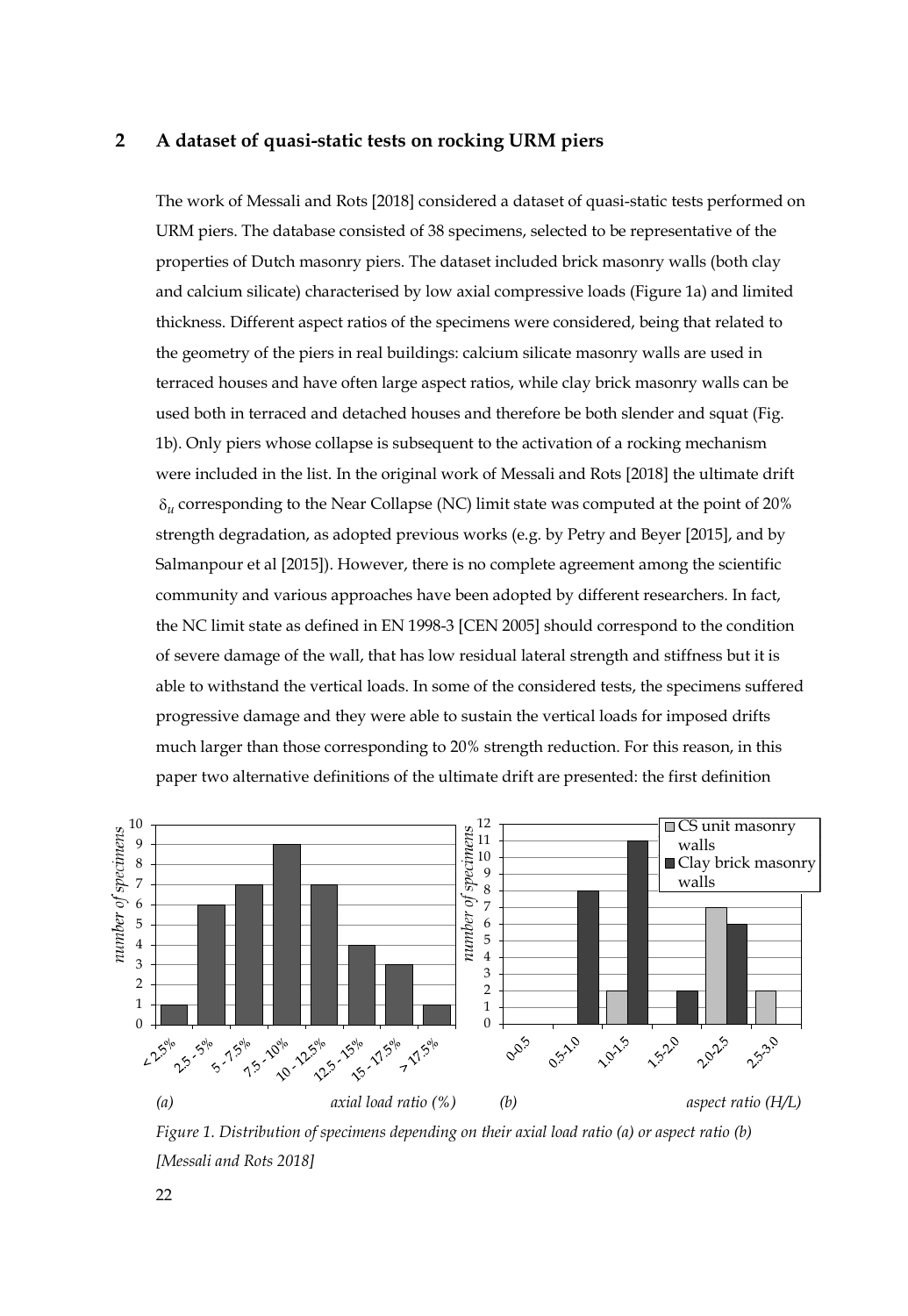considers the drift at the point of 20% strength degradation ( $\delta_{u, \text{at 20\%}$  drop), while the second definition assumes that the ultimate drift is equal to the largest imposed drift at which the pier was fully able to sustain the vertical loads ( $\delta_{u}$ ,  $_{\text{max drift}}$ ). In both cases, the average between the values obtained for positive and negative displacements is considered.

A summary of the main features of the tests grouped for different unit type is presented in Table 3, while Table 4 reports the main properties of the considered specimens: the employed masonry units, , the dimensions (length *L*, height *H*, thickness *t*), the ratio  $H_0/H$ H0/H, the applied confining vertical pressure σ*<sup>o</sup>* , the mean masonry compressive strength  $f_c$ , the failure mode type, and the ultimate drift according to both the definitions discussed above ( $\delta_{u, \text{at 20\% drop}}$  and  $\delta_{u, \text{max drift}}$ ).

# **3 Calibration of an empirical drift capacity equation**

The empirical models recommended in international standards and guidelines identify the dependence of the ultimate drift on a number of parameters, such as the axial load ratio  $(\sigma_o/f_c)$ , the aspect ratio (*H*/*L*), the boundary conditions (*H*<sub>0</sub>/*H*). Additionally, the wall may depend also on a height factor ( $H_{ref}/H$ ), while correction factors may be introduced in case of thin-layer mortar bed-joints or unfilled head-joints.

Of all the parameters introduced above, the calibration process carried out by Messali and Rots [2018] showed that only the axial load ratio, the aspect ratio and the height effect have

|                           | No. tests     | H/L             | $\sigma_o/f_c$  | $\delta_{u,at}$ 20% drop   |
|---------------------------|---------------|-----------------|-----------------|----------------------------|
| Clay bricks               | 27            | $1.33 \pm 0.58$ | $0.09 \pm 0.05$ | $1.72 \pm 0.76$ (CV = 44%) |
| Solid bricks              | 11            | $1.47 \pm 0.65$ | $0.05 \pm 0.02$ | $1.78 \pm 0.82$ (CV = 46%) |
| Perforated bricks         | 16            | $1.24 \pm 0.53$ | $0.12 \pm 0.04$ | $1.68 \pm 0.75$ (CV = 45%) |
| Calcium silicate units    | 11            | $2.19 \pm 0.64$ | $0.08 \pm 0.02$ | $1.72 \pm 0.69$ (CV = 40%) |
| Calcium silicate bricks   | 5             | $2.50 \pm 0.00$ | $0.09 \pm 0.02$ | $1.60 \pm 0.57$ (CV = 36%) |
| Calcium silicate blocks   | 4             | $1.50 \pm 0.58$ | $0.08 \pm 0.00$ | $1.35 \pm 0.40$ (CV = 30%) |
| Calcium silicate elements | $\mathcal{P}$ | $2.81 \pm 0.00$ | $0.05 \pm 0.00$ | $2.77 \pm 0.47$ (CV = 17%) |
| Every specimen            | 38            | $1.58 \pm 0.71$ | $0.09 \pm 0.04$ | $1.72 \pm 0.73$ (CV = 43%) |

*Table 3. Main features of the tests grouped for different unit types [Messali and Rots 2018]*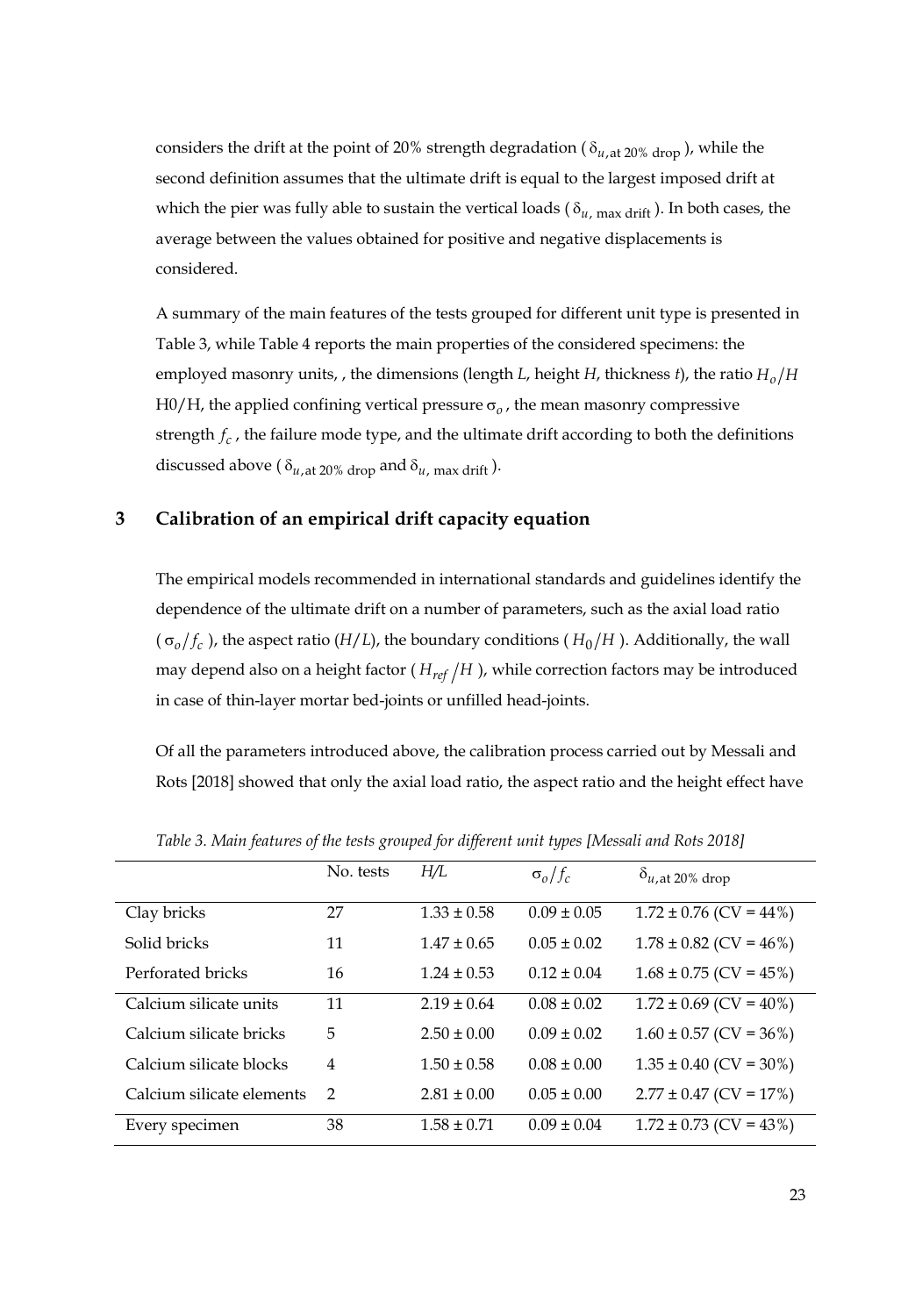| name             | ref         | unit                       | L    | Н    | $\mathfrak{t}$ | $H_0$                    | $\sigma$ <sub>0</sub> | $f_c$    | fail                      | $\delta_u$ at | $\delta_u$ |
|------------------|-------------|----------------------------|------|------|----------------|--------------------------|-----------------------|----------|---------------------------|---------------|------------|
|                  |             | type                       |      |      |                | $\boldsymbol{H}$         |                       |          | mode                      | 20% drop      | max drift  |
|                  |             |                            | mm   | mm   | mm             | $\overline{\phantom{a}}$ | MPa                   | MPa      |                           | $\%$          | $\%$       |
| W3               | А           | $\ensuremath{\mathsf{SC}}$ | 1625 | 1625 | 198            | 1.12                     | 0.31                  | 6.2      | $\mathbb R$               | 0.78          | 0.78       |
| $18-1$           | B           | ${\rm P}{\bf C}$           | 2500 | 1750 | 300            | 0.50                     | 0.60                  | $6.0\,$  | $H_{\rm}$                 | $1.00\,$      | 1.25       |
| $18 - 2$         | B           | PC                         | 2500 | 1750 | 300            | 0.50                     | 0.60                  | $6.0\,$  | $\boldsymbol{\mathrm{H}}$ | 1.00          | 1.50       |
| 18-3             | B           | PC                         | 2500 | 1750 | 300            | 0.50                     | $0.60\,$              | 6.0      | $H_{\rm}$                 | 2.00          | 2.00       |
| 18-4             | B           | ${\rm P}{\bf C}$           | 2500 | 1750 | 300            | 0.50                     | 0.60                  | $6.0\,$  | $H_{\rm}$                 | 1.22          | 1.50       |
| $15 - 1$         | B           | PC                         | 984  | 1250 | 300            | 1.18                     | 1.18                  | $7.0\,$  | $\boldsymbol{\mathrm{H}}$ | 1.64          | $1.80\,$   |
| $15 - 5$         | B           | PC                         | 992  | 1170 | 300            | 1.18                     | 0.94                  | 5.5      | $\mathbb R$               | 2.04          | 2.04       |
| $15 - 8$         | B           | ${\rm P}{\bf C}$           | 992  | 1170 | 300            | 1.18                     | 0.89                  | $5.2\,$  | $H_{\rm}$                 | 3.32          | 4.27       |
| $10-1$           | B           | PC                         | 1028 | 1510 | 300            | 1.06                     | 0.60                  | $4.0\,$  | $\mathbb R$               | 1.71          | 1.98       |
| $10-3$           | B           | PC                         | 1033 | 1510 | 300            | 1.06                     | 0.60                  | 4.0      | $H_{\rm}$                 | 1.31          | 1.66       |
| $10 - 6$         | B           | PC                         | 1026 | 1510 | 300            | 1.06                     | 0.60                  | 4.0      | $\mathbb R$               | 2.32          | 2.32       |
| $14-1$           | B           | PC                         | 2567 | 1750 | 297            | 1.10                     | 0.56                  | 4.0      | $H_{\rm}$                 | 1.37          | 1.71       |
| CL01             | C           | PC                         | 1500 | 2500 | 175            | 0.50                     | 0.32                  | $4.0\,$  | $\mathbb R$               | 2.97          | 2.97       |
| CL03             | C           | PC                         | 1000 | 2500 | 365            | 0.50                     | 0.15                  | 3.9      | ${\bf R}$                 | 1.48          | 1.48       |
| CL06             | C           | ${\rm PC}$                 | 1250 | 2600 | 300            | 0.50                     | $0.50\,$              | $10.0\,$ | $\mathbb R$               | 1.97          | 1.97       |
| CS <sub>05</sub> | D           | $CS-BL$                    | 1250 | 2500 | 175            | 0.50                     | 1.04                  | 13.0     | H                         | 1.61          | 1.61       |
| CS <sub>06</sub> | D           | $CS-BL$                    | 1250 | 2500 | 175            | 1.05                     | 1.04                  | 13.0     | ${\mathbb R}$             | 1.73          | 1.73       |
| CS07             | D           | $CS-BL$                    | 2500 | 2500 | 175            | 0.50                     | 1.04                  | 13.0     | $H_{\rm}$                 | 1.20          | 1.20       |
| CS <sub>08</sub> | D           | $CS-BL$                    | 2500 | 2500 | 175            | 1.05                     | 1.04                  | 13.0     | $H_{\rm}$                 | 0.85          | 0.85       |
| W-2.7-L1-a       | Ε           | $\ensuremath{\mathsf{SC}}$ | 2700 | 2700 | 190            | 0.50                     | 0.09                  | 6.2      | $\mathbb R$               | 1.90          | 1.90       |
| W-2.7-L2-a       | Ε           | SC                         | 2700 | 2700 | 190            | 0.50                     | 0.25                  | $6.2\,$  | $\mathbb R$               | 1.60          | 1.60       |
| W-2.7-L2-b       | Ε           | SC                         | 2700 | 2700 | 90             | 0.50                     | 0.25                  | $6.2\,$  | $\mathbb R$               | $1.10\,$      | 1.10       |
| W-1.2-L2-a       | Ε           | SC                         | 1200 | 2700 | 190            | 0.50                     | 0.37                  | 6.2      | $\mathbb R$               | 2.92          | 2.92       |
| W-1.8-L2-a       | E           | SC                         | 1800 | 2700 | 190            | 0.50                     | 0.37                  | 6.2      | $\mathbb R$               | 1.98          | 1.98       |
| W-3.6-L2-a       | Ε           | SC                         | 3600 | 2700 | 190            | 0.50                     | $0.37\,$              | 6.2      | H                         | 1.49          | 1.49       |
| PUP3             | F           | PC                         | 2010 | 2250 | 200            | 1.50                     | 1.05                  | 5.9      | R                         | 0.83          | 0.89       |
| T7               | G           | PC                         | 2700 | 2600 | 150            | 1.00                     | 0.64                  | 6.4      | $\mathbb R$               | 0.62          | 1.00       |
| COMP-1           | Н           | $CS-BR$                    | 1100 | 2750 | 100            | 0.50                     | 0.52                  | $6.2\,$  | $\mathbb{R}$              | 2.00          | 2.00       |
| COMP2-1          | H           | SC                         | 1200 | 2710 | 210            | 0.50                     | 0.52                  | 11.2     | R                         | 3.55          | 3.55       |
| COMP2-2          | $\mathbf I$ | SC                         | 1200 | 2710 | 210            | 0.50                     | 1.20                  | 11.2     | $\boldsymbol{\mathrm{H}}$ | 1.15          | 1.15       |

*Table 4. Database of quasi-static in-plane tests on rocking URM piers*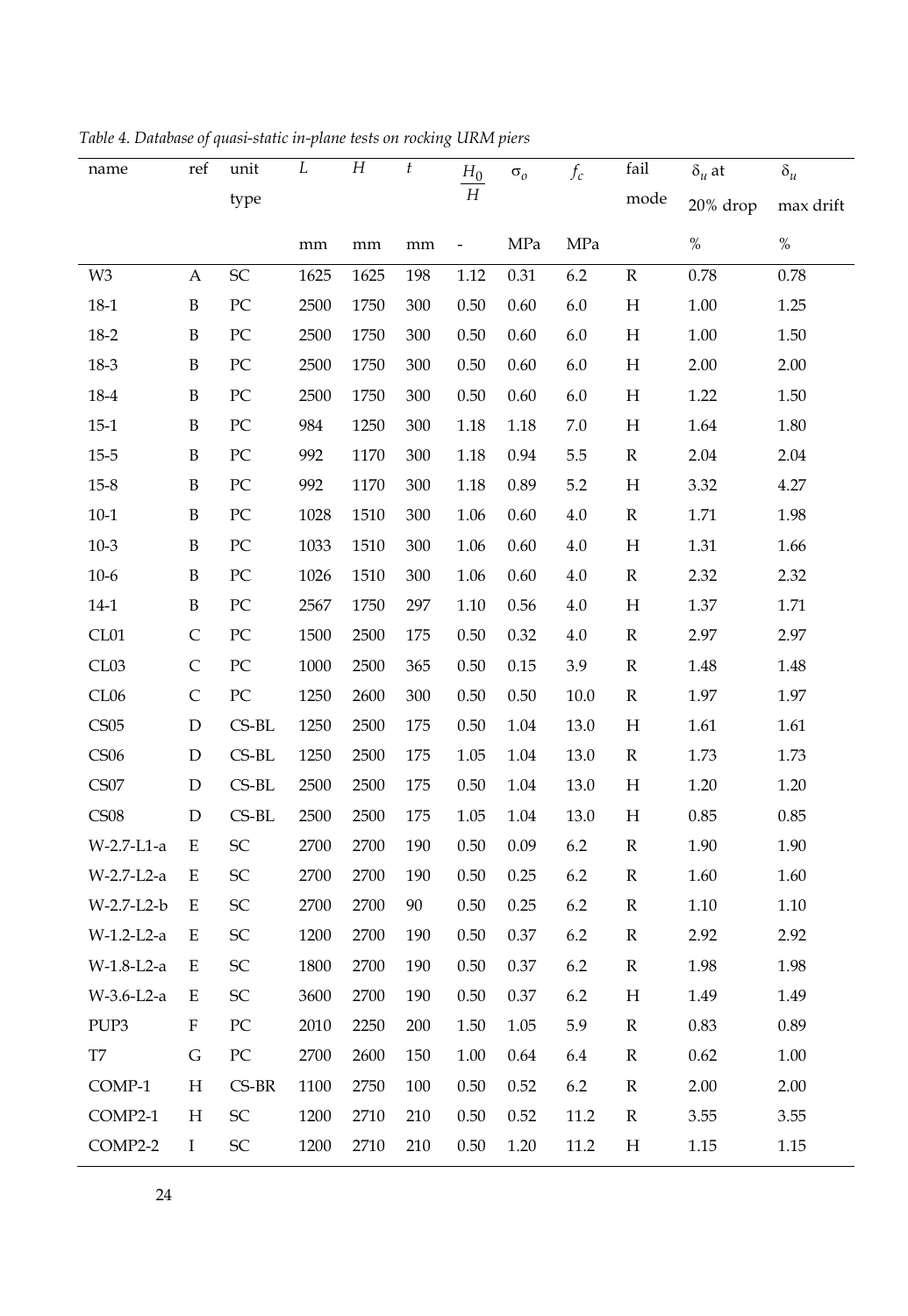*Table 4 continued*

| name      | ref | unit      | L    | Н    | t   | $H_0$ | $\sigma$ <sub>0</sub> | $f_c$ | fail | $\delta_u$ at | $\delta_u$ |
|-----------|-----|-----------|------|------|-----|-------|-----------------------|-------|------|---------------|------------|
|           |     | type      |      |      |     | H     |                       |       | mode | 20% drop      | max drift  |
|           |     |           | mm   | mm   | mm  |       | MPa                   | MPa   |      | $\%$          | $\%$       |
| COMP2-3   | Ι.  | SC        | 1200 | 2710 | 210 | 0.50  | 0.86                  | 11.2  | H    | 1.30          | 1.30       |
| COMP-0a   | L   | $CS-BR$   | 1100 | 2750 | 100 | 0.50  | 0.71                  | 5.9   | H    | 0.82          | 0.87       |
| COMP-2    | L   | $CS-BR$   | 1100 | 2750 | 100 | 1.15  | 0.51                  | 5.9   | R    | 1.60          | 1.60       |
| COMP-3    | I   | $CS-BR$   | 1100 | 2750 | 100 | 0.50  | 0.40                  | 5.9   | R    | 1.30          | 1.30       |
| $COMP-20$ | L   | $CS-BR$   | 1110 | 2778 | 100 | 1.10  | 0.65                  | 6.4   | R    | 2.26          | 3.10       |
| COMP-22   | K   | <b>SC</b> | 2960 | 2710 | 210 | 1.10  | 0.36                  | 9.24  | H    | 1.81          | 1.81       |
| COMP-24   | K   | $CS$ -EL  | 977  | 2743 | 100 | 0.50  | 0.60                  | 13.9  | R    | 2.43          | 2.43       |
| COMP-25   | K   | CS-EL     | 977  | 2743 | 100 | 1.10  | 0.60                  | 13.9  | R    | 3.10          | 3.10       |
| Average   |     |           | 1683 | 2232 | 220 | 0.70  | 0.651                 | 7.3   |      | 1.73          | 1.83       |

*References: A = [Abrams et al, 1992], B = [Frumento et al, 2009], C = [Magenes et al, 2008a], D = [Magenes et al, 2008b],*  $E =$  [Lee et al, 2008],  $F =$  [Petry et al, 2014],  $G =$  [Salmanpour et al, 2015],  $H =$  [Graziotti et al, *2016a], I = [Graziotti et al, 2016b], J = [Messali et al, 2019], K = [Esposito and Ravenshorst, 2017]*

*Materials: PC = Perforated clay bricks; SC = Solid clay bricks; CS-BR = Calcium silicate bricks; CS BL =* 

*Calcium silicate blocks; CS-EL = Calcium silicate elements.*

*Failure modes: R = Rocking failure; H = Hybrid failure.*

*δu, at 20% drop = drift at the point of 20% strength degradation.*

δ*u ,max drift = maximum drift achieved by the specimen being able to withstand the vertical loads.*

a statistical influence on the ultimate drift of the rocking walls, and the following empirical equation was proposed for the drift at 20% drop of the force with respect to the peak load:

$$
\delta_{u, \text{ at 20\% drop}} = 1.6\% (1 - 2.6 \frac{\sigma_o}{f_c}) \sqrt{\frac{H}{L}} \frac{H_{ref}}{H}
$$
 (1)

with *Href* assumed equal to 2.4 m, as suggested in [Petry and Beyer, 2015].

The accuracy of Equation 1 is compared to that of the empirical models recommended in international standards and guidelines and summarised in Table 1, by plotting the ratio between the predicted ( $\delta_{u,p}$ ) and the experimental ( $\delta_{u,e}$ ) ultimate drift at varying the axial load ratio. The results are plotted in Figure 2, along with the density curves of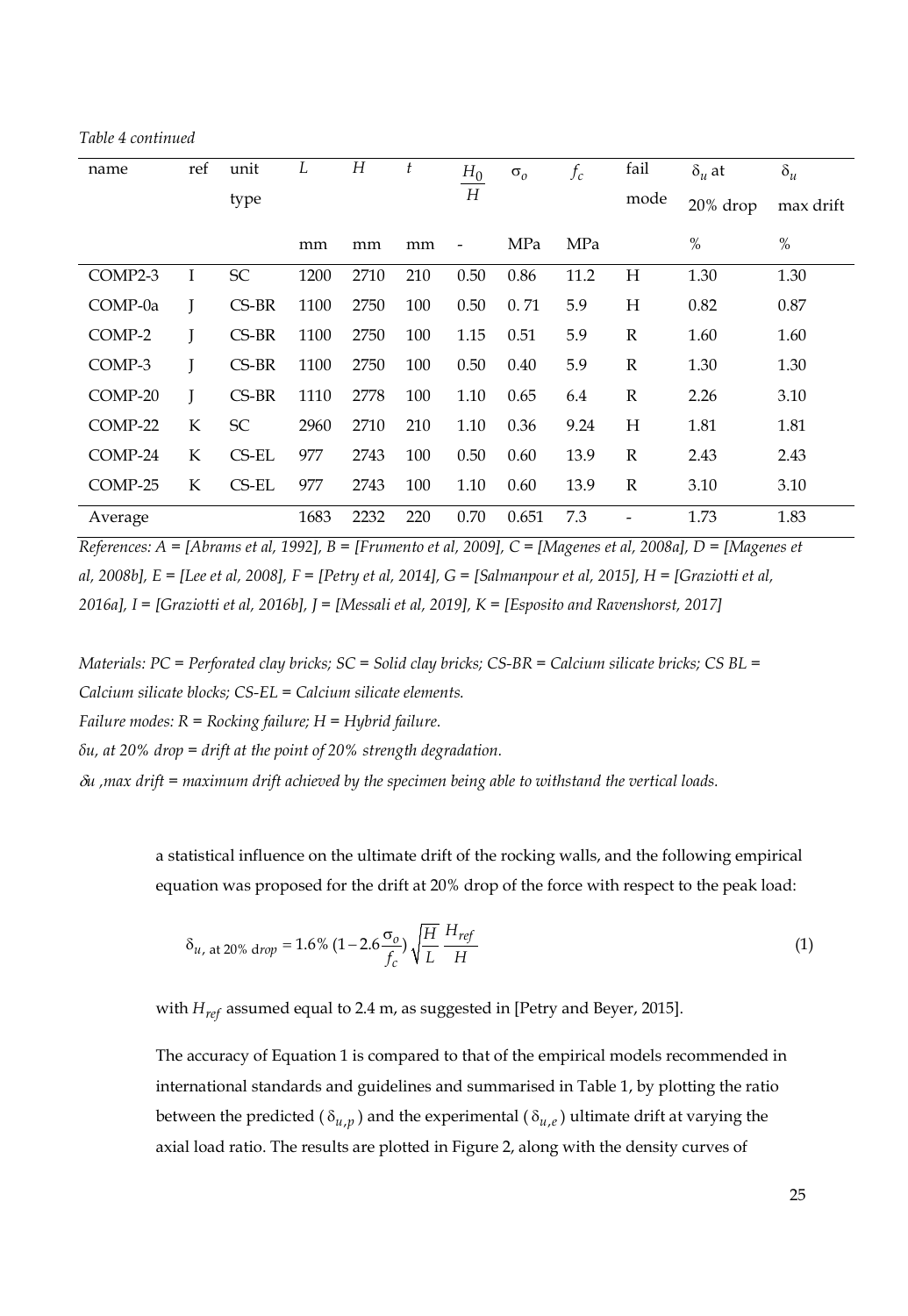

*Figure 2. Predicted (* δ*u p*, *) over experimental (* δ*u e*, *) ultimate drifts at varying the axial load ratio for the empirical equation proposed in Messali and Rots [2018] and in international standards*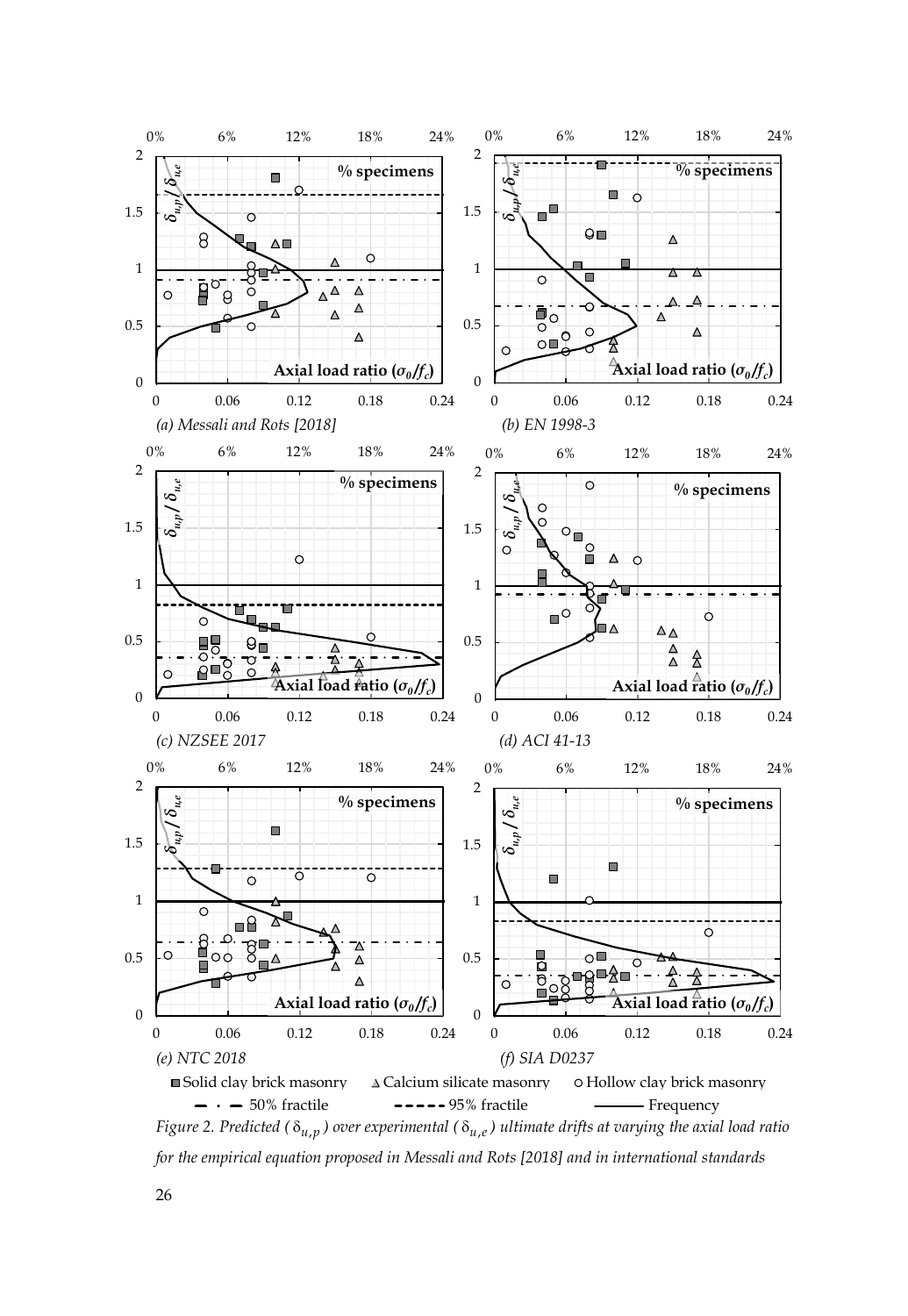equivalent distributions computed assuming a log-normal distribution of the sample (the equivalent distributions have a larger population to allow for a neater representation of the results). Optimal distributions should be lumped around the value one and show no trends. Besides, a limited dispersion of the results (i.e. a small coefficient of variation) is desirable. It should be noted that most of the considered standards, guidelines, and papers relate the displacement capacity to the pier failure mode.

It is important to stress that, since each empirical model targets different types of response, several specimens included in the considered dataset would not be recognised as rocking piers, and different equations would be used. Figure 3 plots the cumulative functions for both the original data and equivalent log normal distributions. Finally, Table 5 summarises the values of the mean average error (MAE), and the main statistics of the predicted over experimental ultimate drift ratios, being MAE defined according to Equation 2.

$$
\text{MAE} = \frac{1}{n} \sum_{i=1}^{n} \left| \delta_{u,p,i} - \delta_{u,e,i} \right| \tag{2}
$$

Overall, the equation presented in Messali and Rots [2018] is the one with the best performance in terms of average results, dispersion and MAE. Among the other equations, a good performance is achieved by applying the moment-curvature based model suggested in [Priestley et al, 2007] in agreement with requirements of ASCE 41-13. The



*Figure 3. Cumulative functions of the predicted (* $\delta_{u,p}$ *) over experimental (* $\delta_{u,e}$ *) ultimate drift ratio for: (a) the original data and (b) an equivalent lognormal distributions of the considered dataset*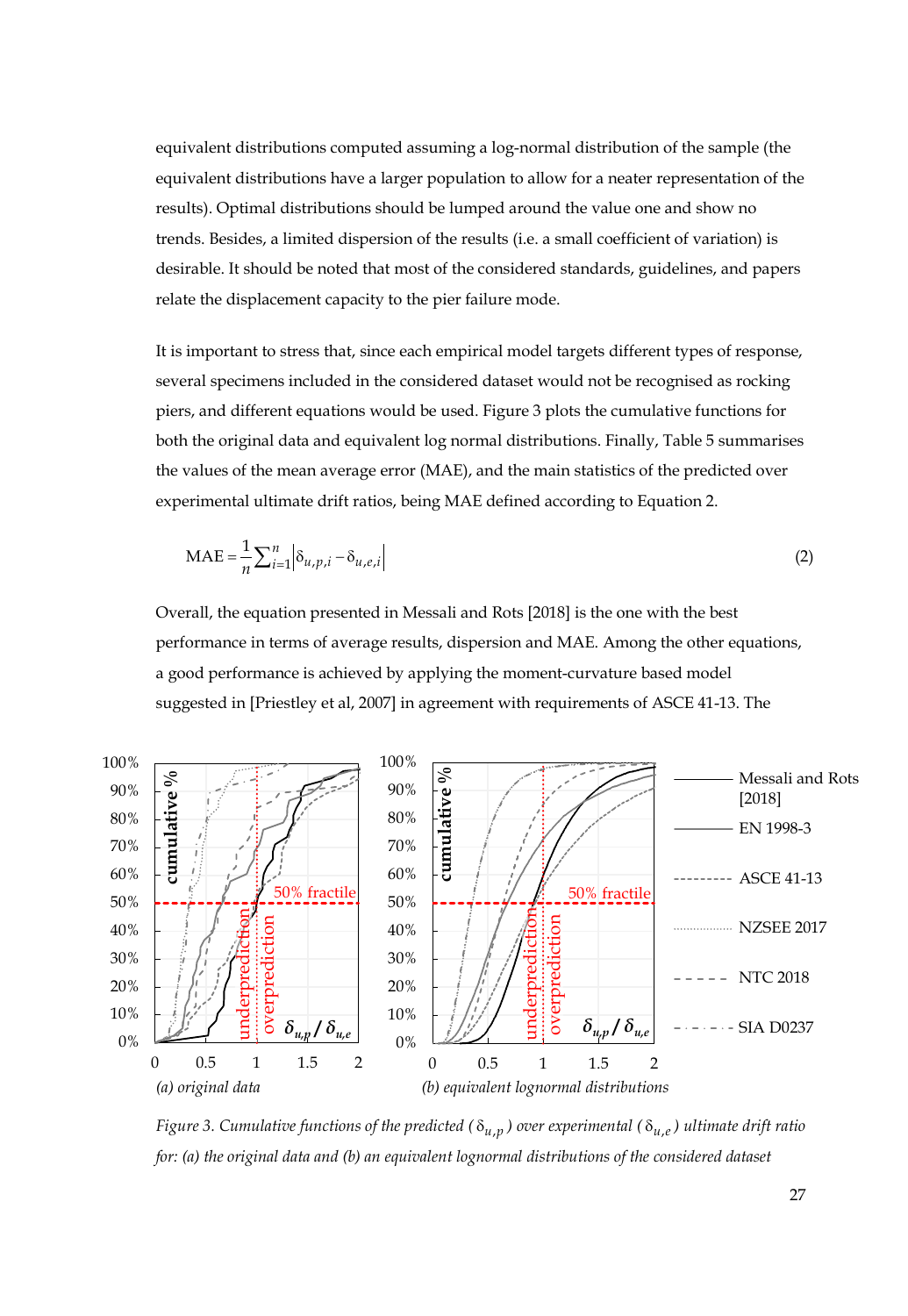average value is close to 1, and small values of MAE are obtained. However, a trend in the distribution of the predicted over experimental ultimate drift ratios seems to be identified (Fig. 2d), suggesting that the recommended hyperbolic dependence on the axial load ratio may lead to an underestimation of the displacement capacity of walls with large axial load ratio. It is interesting to note that the cumulative curves computed for NZSEE 2017 and SIA D0237 are extremely similar, even though one equation contains parameters that are neglected in the other one (as summarised in Table 2) and the individual estimates for each wall are often very different.

#### **4 Correction factors to include the proposed formulation in NPR 9998**

The calibration procedure used to define Equation 1 was performed considering a dataset of specimens selected to be representative of the properties of Dutch masonry piers, with the final goal of obtaining an empirical equation that may be included in the Dutch guidelines NPR 9998 for the assessment of existing buildings [NEN 2018]. However, the semi-probabilistic safety philosophy of NPR 9998 accepts an individual risk (i.e. the probability of death for a person as a consequence of an earthquake in the Groningen region) of  $10^{-5}$  per year. A study of Martins et al. [2015] found probabilities of collapse of few percentage points for buildings designed to withstand low peak ground accelerations (PGA). For this reason, the capacity of a structure analysed assuming mean properties and loaded by design seismic loads is defined to have a 5% probability of global collapse [van Straalen et al, 2018]. The prediction of the pier drift capacity should be then calibrated so

| Standard/model          | <b>MAE</b> |      |      | $\delta_{u,p}/\delta_{u,e}$ |      |  |
|-------------------------|------------|------|------|-----------------------------|------|--|
|                         | $(\%)$     | min  | Max  | μ                           | σ    |  |
| Messali and Rots [2018] | 0.50       | 0.41 | 2.17 | 0.97                        | 0.39 |  |
| EN 1998 3               | 0.79       | 0.19 | 2.16 | 0.83                        | 0.51 |  |
| ASCE 41-13              | 0.68       | 0.20 | 3.21 | 1.09                        | 0.60 |  |
| <b>NZSEE 2017</b>       | 1.07       | 0.14 | 1.22 | 0.41                        | 0.22 |  |
| <b>NTC 2018</b>         | 0.75       | 0.28 | 1.61 | 0.70                        | 0.30 |  |
| <b>SIA D0237</b>        | 1.13       | 0.13 | 1.31 | 0.41                        | 0.26 |  |

*Table 5. Main features of the tests grouped for different unit types*

*MAE = mean absolute error; min = minimum value; Max = maximum value; μ = mean value; σ = standard deviation*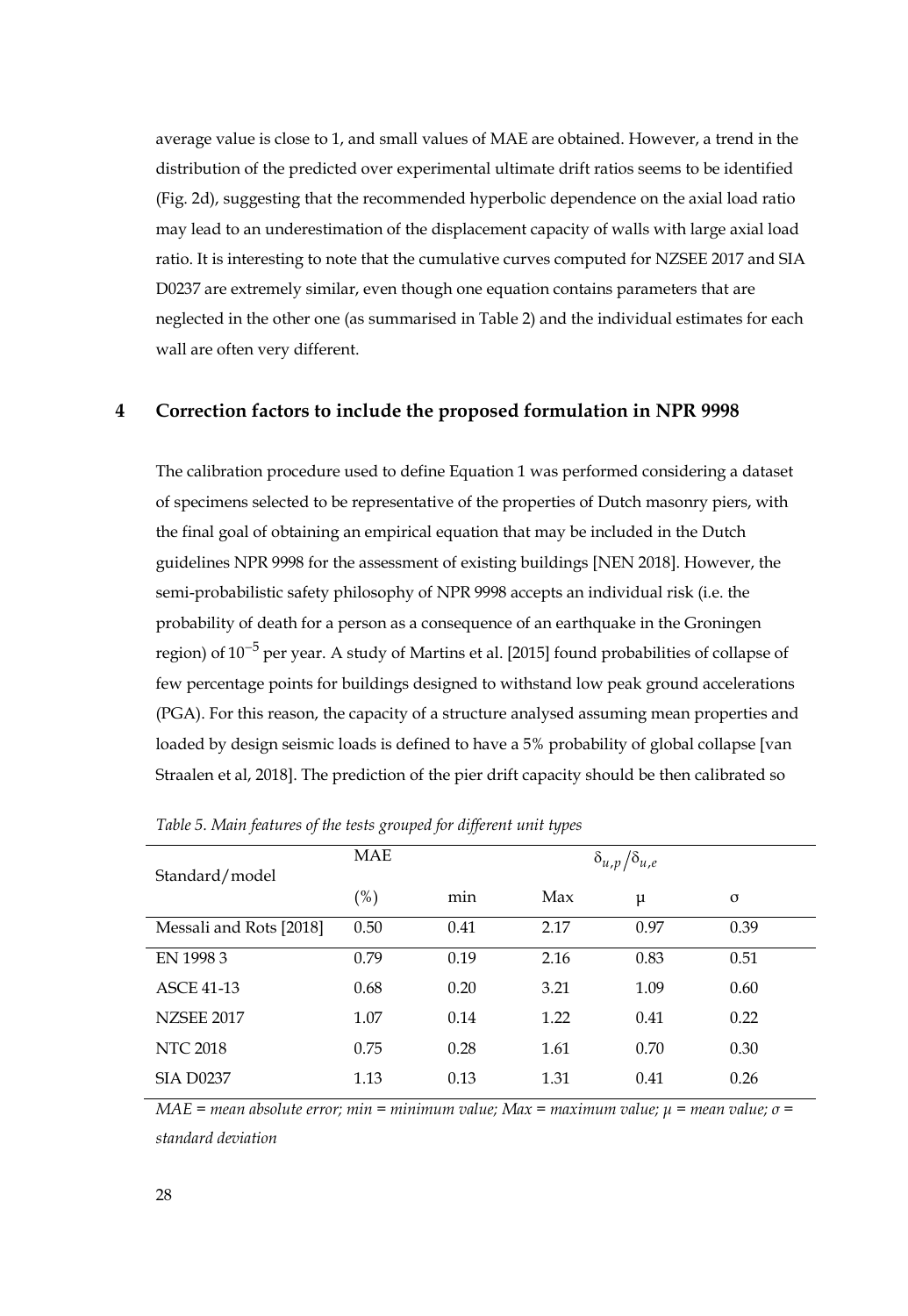that the fragility function of the global capacity of the building, to which the piers belong, has a conditional probability of collapse of 5% (in other words, the predicted capacity should overestimate the real capacity in no more than 5 out of 100 cases). Besides, the value of drift at NC is not uniquely defined in the literature, and the influence of available alternative definitions should also be assessed. Finally, the discussed dataset of experimental tests includes only quasi-static tests having a loading protocol (e.g. number and amplitude of the imposed horizontal cycles) that was developed to represent traditional tectonic earthquakes characterised by long shocks. On the opposite, the shallow earthquakes active in the Groningen province, which NPR 9998 relates to, are characterised by short duration and a reduced number of cycles compared to those of tectonic earthquakes. For this reason, a correction factor may be introduced to take into account the dynamic and short-duration effects.

Equation 1 can be then multiplied by a scalar coefficient *A* that is calibrated to account for the influence of the global 5% conditional probability of failure  $(A_0)$ , the definition of the NC drift capacity ( $A_1$ ), and the dynamic and short duration effects ( $A_2$ ):  $A = A_0A_1A_2$ . The calibration of the coefficients  $A_0$ ,  $A_1$ , and  $A_2$  is discussed in the following sections.

#### 4.1 *Local and global safety (correction factor*  $A_0$ )

To be included in NPR 9998 the empirical equation must be calibrated so that the fragility function of the whole building has a conditional probability of failure equal to 5%. As first attempt, the same criterion defined at global (building) level has been applied directly at local (single pier) level, i.e. the equation is calculated so that only 5% of the predictions exceed the corresponding experimental value. In fact, this procedure associates the collapse of the building to that of the first pier, and it can be rather conservative. Depending on the geometry of the structure, a larger number of piers may collapse before the global failure of the building is achieved. It is difficult to estimate the corresponding probability of failure for the single pier, but it can be reasonably assumed to be smaller than 15%. For this reason, different values of the coefficient  $A_0$  that lead to different cumulative curves and, as a consequence, different conditional probabilities of failure at local level have been considered (Fig. 4a). Figure 4b shows an almost linear dependency between the correction factor and the conditional probability of failure. For values of the latter between 5% and 15%  $A_0$  varies between 0.60 and 0.75. An average value of 0.675 is then assumed.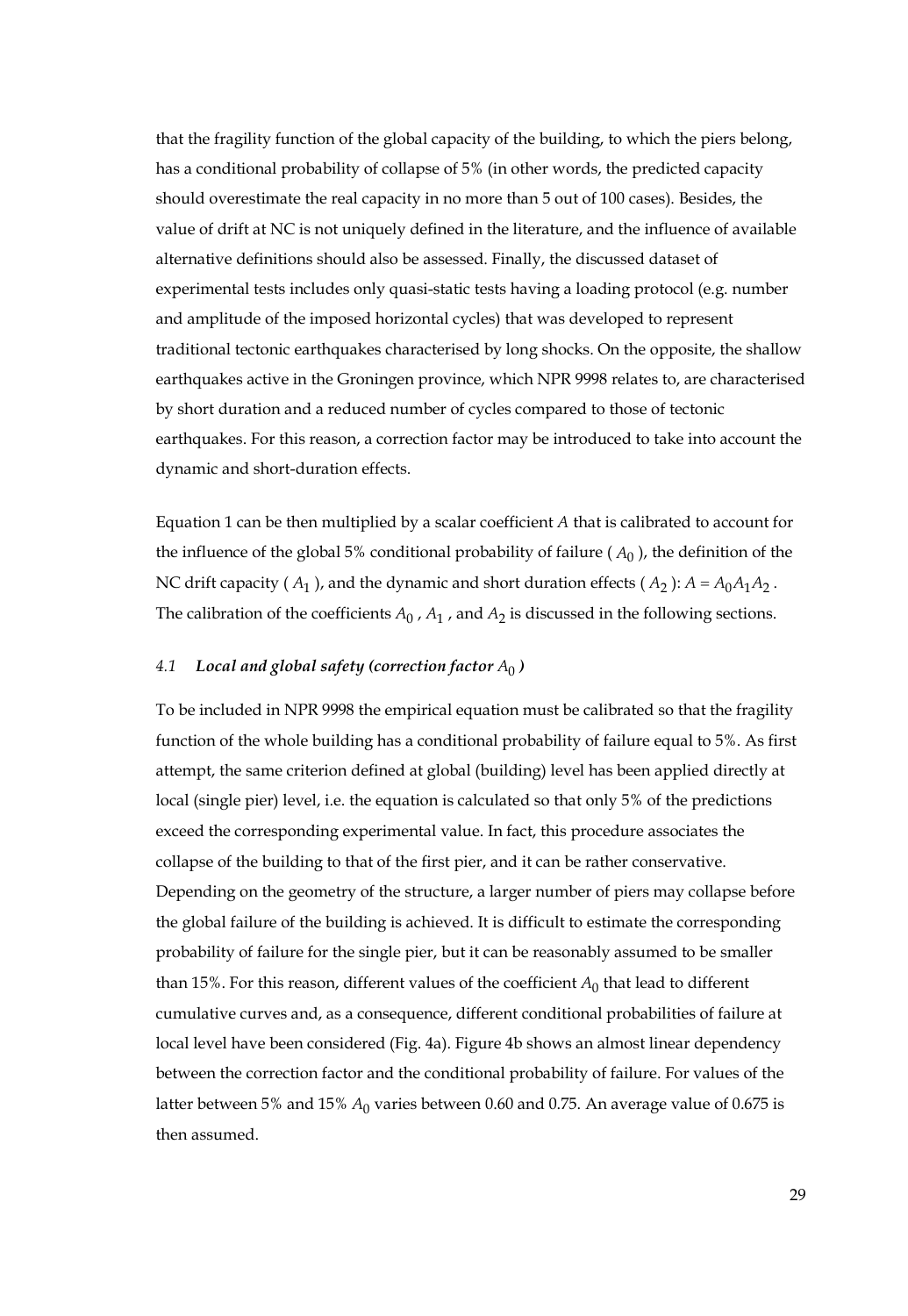

*Figure 4. Cumulative functions of the predicted (* δ*u p*, *) over experimental (* δ*u e*, *) ultimate drift ratio (a) and conditional probability of failure (b) for different values of the scalar coefficient A*<sup>0</sup>

### *4.2 Alternative definition of the NC drift (correction factor A1)*

Equation 1 was calibrated assuming that the NC drift corresponds to a post-peak drop of the shear force equal to 20% of the peak strength, in line with past literature [Petry and Beyer 2014, Salmanpour et al 2015]. However, no general consensus about the definition of NC drift is achieved amongst the scientific community. For this reason, two possible definitions of the NC drift capacity of the walls are considered: δ*u*,at 20% drop and  $\delta_{u}$ , max drift , as defined in Section 2. While  $\delta_{u, \text{at 20\% drop}}$  may be considered too conservative, on the other hand  $\delta_{u, \text{max drift}}$  exploits the maximum capacity of the specimen up to collapse. Both the values of  $\delta_{u, \text{at 20\% drop}}$  and  $\delta_{u, \text{max drift}}$  for every specimen are reported in Table 4. In fact, two distinct groups of values are then obtained: the "  $\delta_{u, \text{at 20\% drop}}$  values" and the "  $\delta_{u, \text{max drift}}$  values". On average the values in the two groups are close (the average NC capacity increases by 6%), and different NC drifts are found only for perforated clay brick masonry specimens and, to a lesser extent, for CS brick masonry piers. This observation is consistent with the experimental behaviour, since perforated clay and CS bricks usually undergo gradual compressive damage, eventually leading to the complete collapse of the walls. On the other hand, the compressive failure of large CS blocks or elements at the base of the pier usually occurs suddenly, and it determines a sudden loss of capacity of the pier and hence its complete collapse.

Figure 5 shows how the cumulative curves change when different correction factors A1 are considered. A smaller conditional probability of failure is computed for the  $\delta$ <sub>*u*, max drift</sub>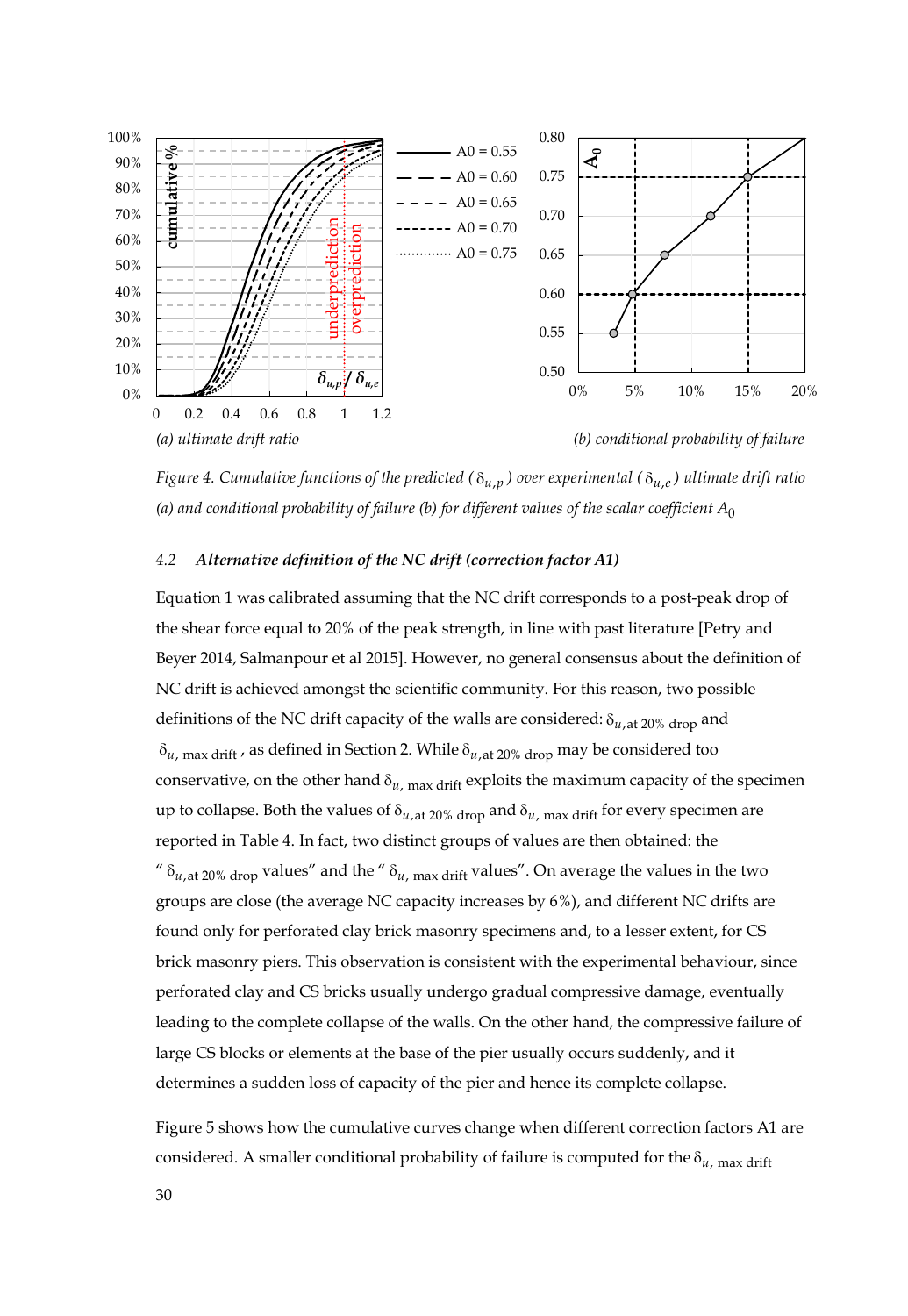

*Figure 5. Cumulative functions of the predicted* ( $\delta_{u,p}$ ) over experimental ( $\delta_{u,e}$ ) ultimate drift ratio *for alternative definitions of the NC drift capacity and different values of coefficient A*<sup>1</sup> *(a). Detail of figure (a) for values of*  $\delta_{u,v}$  / $\delta_{u,e}$  *around one (b).* 

values (6% vs 9%) if no correction factor is used. To obtain a similar probability of failure the correction factor A1 equal to 1.08 has to be applied.

#### 4.3 *Dynamic and short-duration effects (correction factor*  $A_2$ )

Equation 1 has been derived considering quasi-static laboratory tests performed following loading protocols that are often not completely representative of real ground motions, since the number, amplitude and sequence of applied cycles follows standard schemes (e.g. Porter [1987], ATC-24 [1992]). Besides, the strain rates acting on walls during seismic events are much larger than those applied in quasi-static tests [Petry and Beyer, 2014]. The correction factor  $A_2$  is then introduced to account for the influence on the displacement capacity of rocking URM walls of these two effects.

Regarding the influence of the loading protocol, specific comparisons at experimental level are presented by Petry and Beyer [2014a] and by Beyer et al. [2014]. During the experimental campaigns considered in these two papers, the ultimate drift achieved for monotonic tests is between two and three times the one obtained for cyclic tests. However, only specimens whose failure was mainly governed by shear were considered. More recent experimental and numerical works [Beyer and Mergos, 2015, Wilding et al., 2017] suggest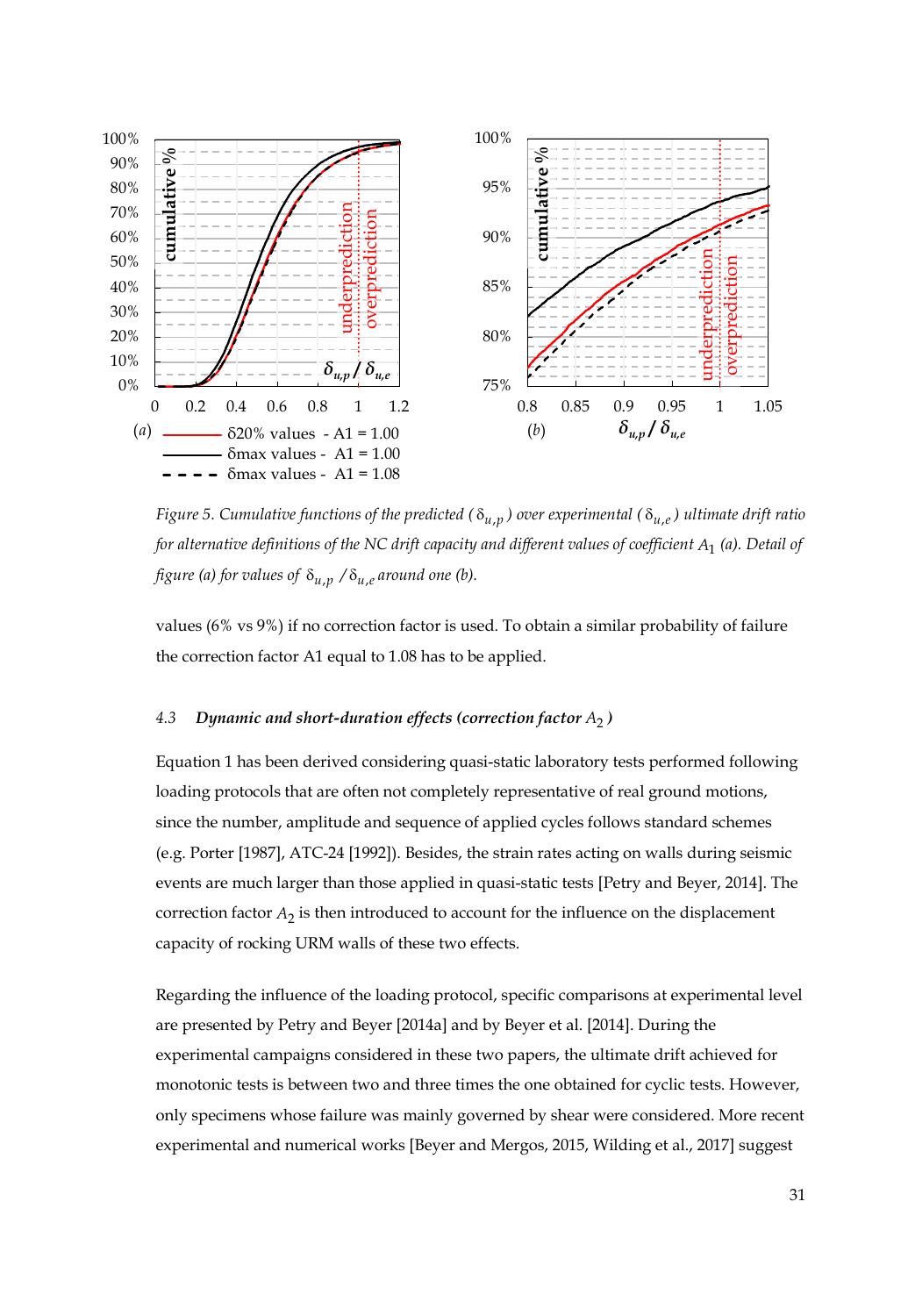that, unlike walls governed by shear, the drift capacity of walls characterised by a rocking failure mode is not significantly affected by the applied loading protocol.

As regards the influence of the applied strain rate, few works [Williams and Scrivener, 1973, Tomazevic, 2000, Petry and Beyer, 2014b, Beyer et al., 2015] have analysed the difference in terms of outcomes between dynamic and quasi-static experimental tests. Overall, similar displacement capacity was obtained for walls tested in quasi-static or dynamic conditions. On the basis of the studies presented in this section, the value of a correction factor that accounts for dynamic and short-duration effects for rocking walls may be slightly larger than one, but not much larger. The value  $A_2 = 1.15$  is assumed. This value falls within the range of values recommended for reinforced concrete by the US Department of Defense (2008) to account for the dynamic effects in elements subjected to an explosion. In any case, the data discussed above are not obtained by dedicated experimental campaigns, and future research on the influence of the loading history and of the strain rate on the NC drift capacity of URM piers is strongly advised.

#### *4.4 Final formulation of the empirical equation*

Based on the calibration analysis discussed in the previous sections, and assuming for sake of simplicity that the three correction factors are unrelated, a global factor  $A \approx 0.85$  is suggested. When the correction factor *A* multiplies Equation 1, the following final formulation of the empirical equation is obtained:

$$
\delta_u = 1.35\% \left(1 - 2.6 \frac{\sigma_o}{f_c}\right) \sqrt{\frac{H}{L}} \frac{H_{ref}}{H}
$$
\n
$$
\tag{3}
$$

The empirical equation has been included in NPR 9998:2018 (equation G.31) in the form presented in Equation 3.

## **5 Conclusions**

This work presents an update of the empirical equation derived by Messali and Rots [2018] to estimate the NC drift capacity of rocking URM walls, so that the equation became ready to be included in the Dutch guidelines NPR 9998. In fact, the semi-probabilistic safety philosophy of these guidelines accepts an individual risk of  $10^{-5}$  per year, that can be achieved when the fragility function of the capacity of the structure, to which the piers belong, has a 5% conditional probability of global collapse. Besides, the equation had to be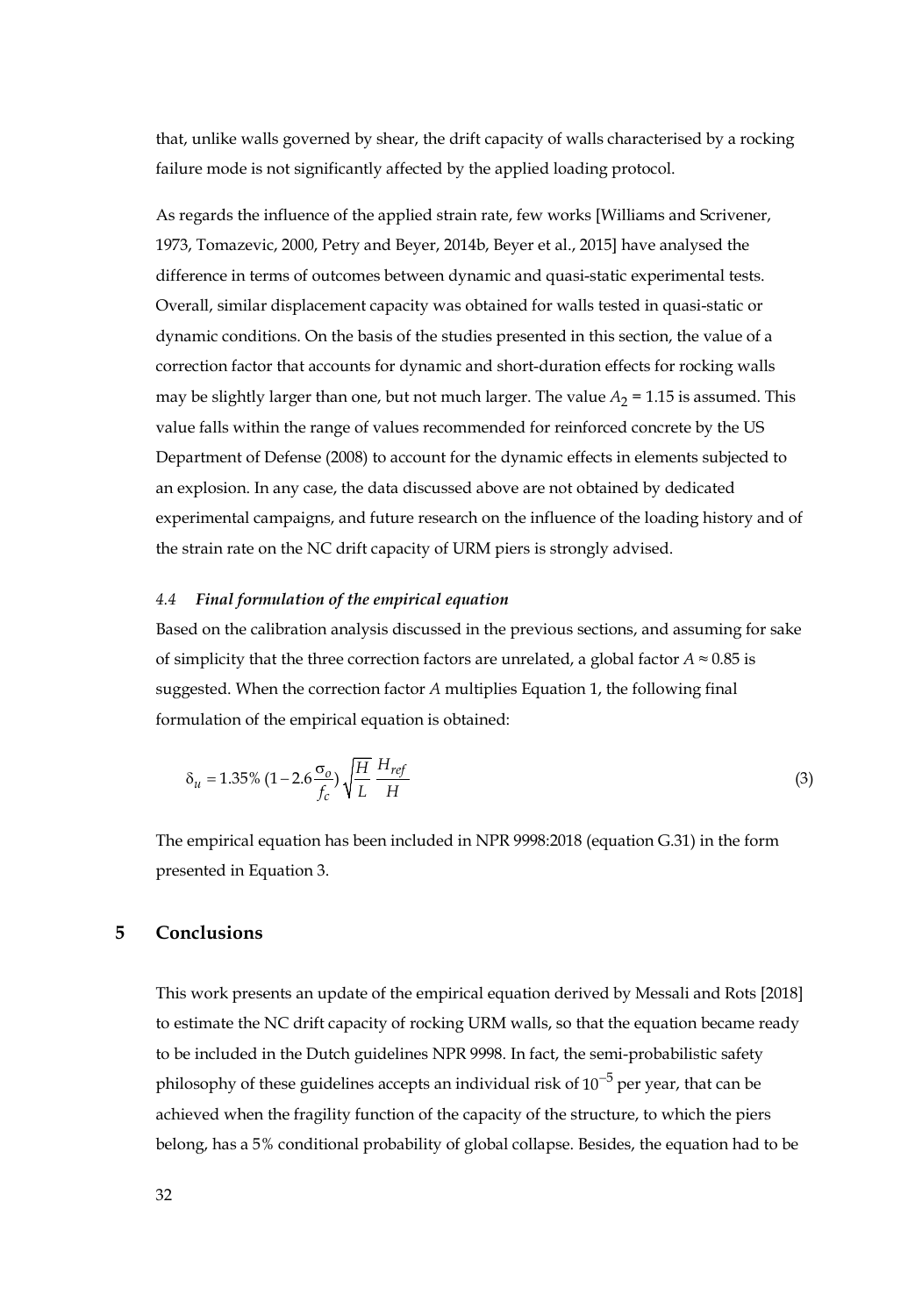recalibrated to consider possible alternative definitions of the NC drift and the effect of the loading protocol (e.g. number of cycles and applied strain rate) on the displacement capacity of the piers.

The calibration process has been conducted by making use of the large dataset already analysed by Messali and Rots [2018], that was representative of Dutch clay and calcium silicate masonry URM piers. Starting from the original empirical equation, three correction factors are introduced to account for the influence of the global 5% conditional probability of failure ( $A_0$ ), the definition of the NC drift capacity ( $A_1$ ), and the dynamic and short duration effects ( *A*<sup>2</sup> ). Assuming for sake of simplicity that these three correction factors are unrelated, a global factor  $A = A_0 A_1 A_2 \approx 0.85$  is suggested. The empirical equation, including the correction factor *A*, is currently recommended in the Dutch guidelines NPR 9998 to estimate the drift capacity of URM piers that undergo rocking failure.

#### *Acknowledgements*

The research was supported by the Netherlands Standards Institute (NEN) and the Nederlandse Aardolie Maatschappij (NAM), which is gratefully acknowledged.

## **Literature**

- Abrams, D.P., Shah, N. (1992). Cyclic load testing of unreinforced masonry walls. Report #92-26-10. University of Illinois at Urbana-Champaign, USA.
- ASCE, American Society of Civil Engineers (2014). Seismic Evaluation and Retrofit of Existing Buildings (ASCE/SEI 41 13). Reston, VA, United States.
- ATC-24 (1992). Guidelines for cyclic seismic testing of components of steel structures for buildings. Applied Technology Council, California.
- Beyer, K., and Mergos, P. (2015). Sensitivity of drift capacities of URM walls to cumulative damage demands and implications on loading protocols for quasi-static cyclic tests. In Proceedings of the 12th *North American Masonry Conference*.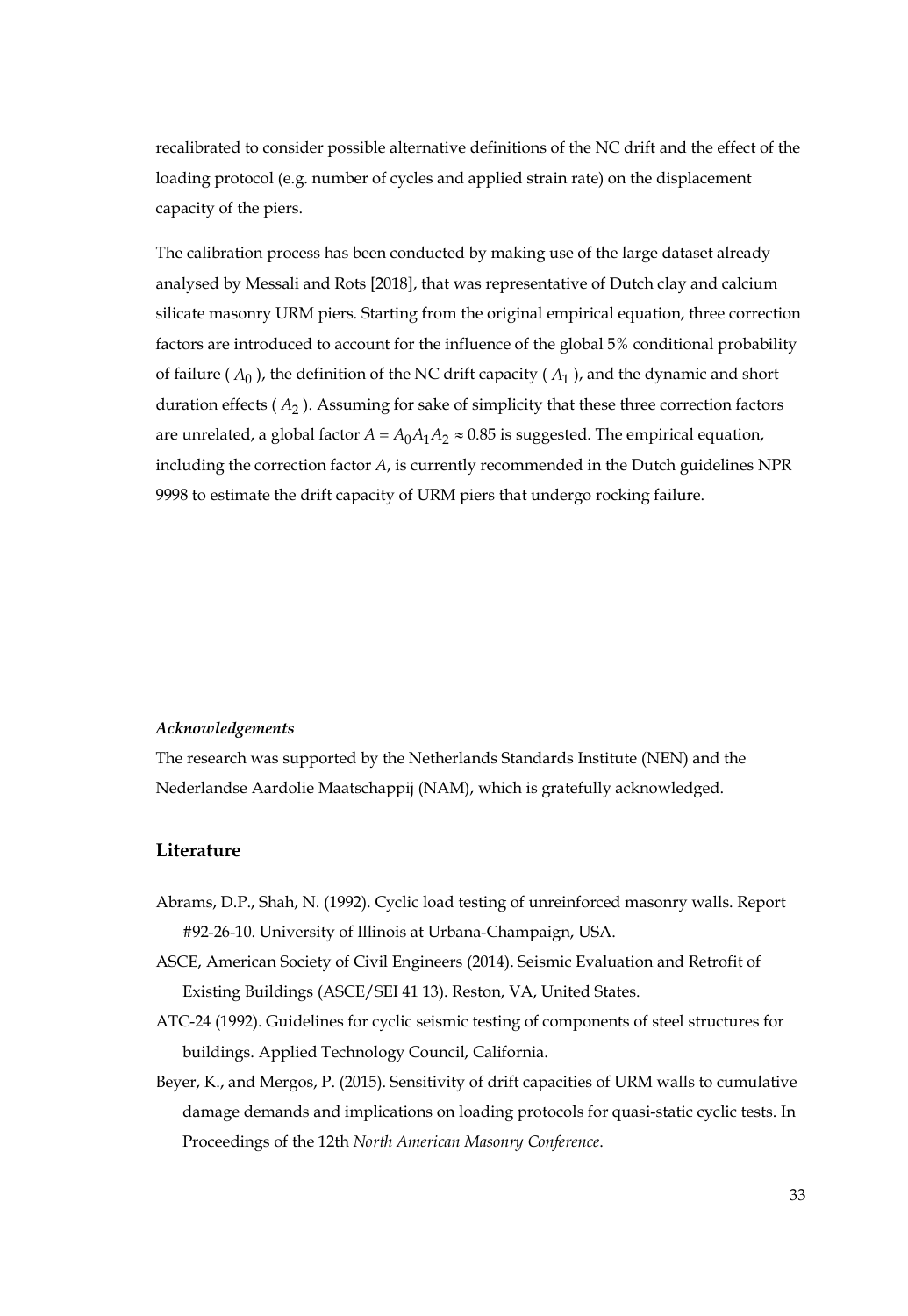- Beyer, K., Petry, S., Tondelli, M., and Paparo, A. (2014). Towards displacement-based seismic design of modern unreinforced masonry structures. *Perspectives on European Earthquake Engineering and Seismology* (pp. 401-428), Springer.
- CEN, European Committee for Standardisation (2005). Eurocode 8: Design of structures for earthquake resistance – Part 3: General rules, seismic actions and rules for buildings, Design Code EN 1998-3. Brussels, Belgium.
- Esposito, R., Terwel, K.C., Ravenshorst, G.J.P., Schipper, H.R., Messali, F., Rots J.G. (2017). Cyclic pushover test on an unreinforced masonry structure resembling a typical Dutch terraced house. Proceedings of the 16th World Conference on Earthquake, 16WCEE.
- Esposito, R., Ravenshorst, G. (2017). Quasi-static cyclic in-plane tests on masonry components 2016/2017. Delft University of Technology. Report number C31B67WP3-4, Final version, 10 August 2017.
- Frumento, S., Magenes, G., Morandi, P., Calvi, G.M. (2009). Interpretation of experimental shear tests on clay brick masonry walls and evaluation of q-factors for seismic design. Technical report, IUSS PRESS, Pavia, Italy.
- Graziotti, F., Rossi, A., Mandirola, M., Penna, A., Magenes, G. (2016a). Experimental characterization of calcium-silicate brick masonry for seismic assessment. Proceedings of the 16th *International Brick and Block Masonry Conference*, IBMAC.
- Graziotti, F., Tomassetti, U., Rossi, A., Marchesi, B., Kallioras, S., Mandirola, M. et al. (2016b). Shaking table tests on a full-scale clay-brick masonry house representative of the Groningen building stock and related characterization tests. Report EUC128/2016U, EUCentre, Pavia, IT.
- Graziotti, F., Penna, A., & Magenes, G. (2018). A comprehensive in situ and laboratory testing programme supporting seismic risk analysis of URM buildings subjected to induced earthquakes. *Bulletin of Earthquake Engineering*, 1-25.
- Jafari, S., Rots, J.G., Esposito, R., Messali, F. (2017). Characterizing the material properties of Dutch unreinforced masonry. *Procedia Engineering*, 193: 250–7.
- Lagomarsino, S., Penna, A., Galasco, A., Cattari, S. (2013). TREMURI program: an equivalent frame model for the nonlinear seismic analysis of masonry buildings. *Engineering Structures*; 56: 1787-1799.
- Lee, J.H., Li, C., Oh, S.H., Yang, W.J., Yi, W.H. (2008). Evaluation of rocking and toe crushing failure of unreinforced masonry walls. *Advances in Structural Engineering*, 11(5): 475–89.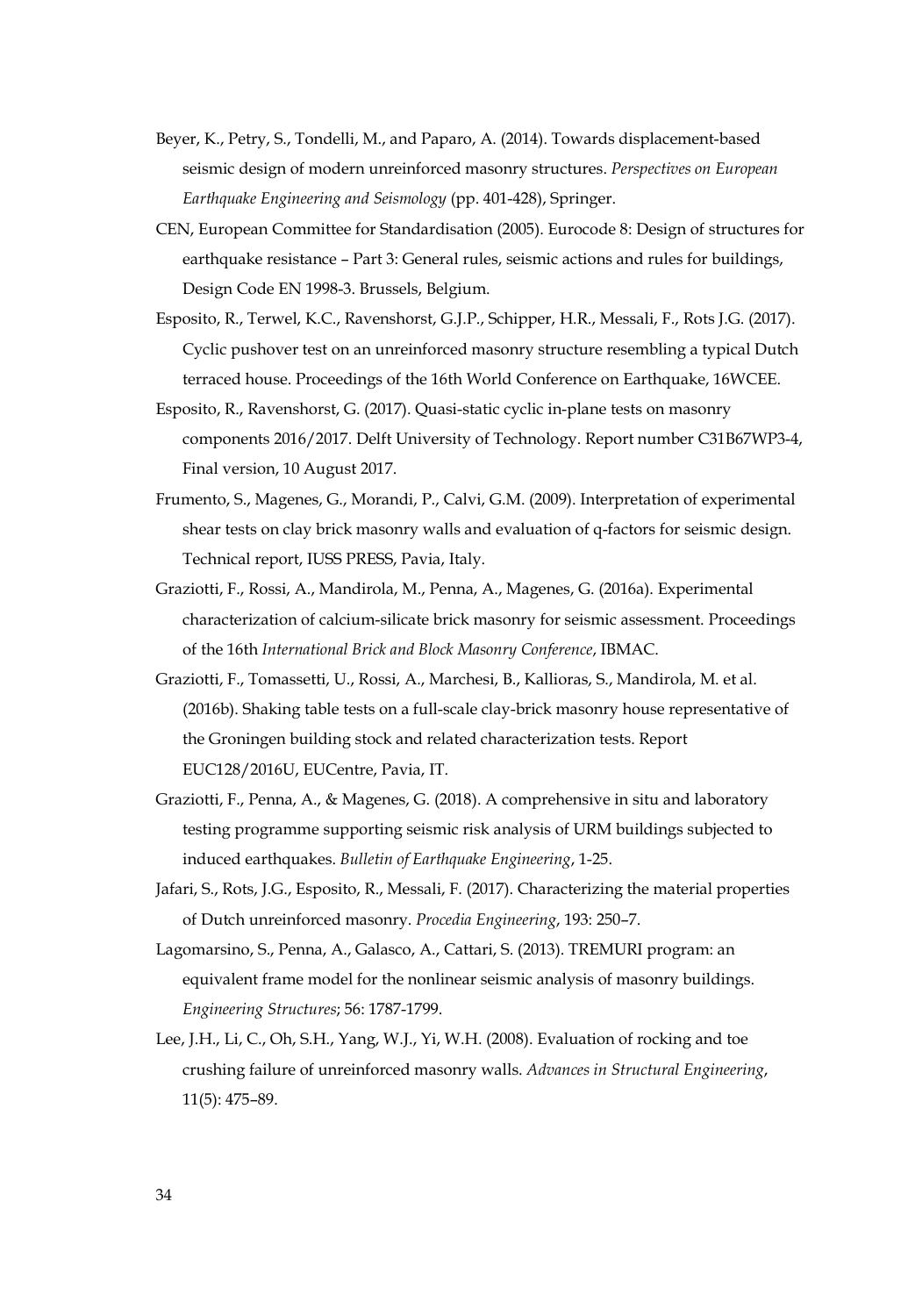- Lu, S., Beyer, K., Bosiljkov, V., Butenweg, C., D'Ayala, D., Degee, H., et al. (2016). Next generation of Eurocode 8. Proceedings of the 16th *International Brick and Block Masonry Conference*, IBMAC.
- Magenes, G., Morandi, P., Penna, A. (2008a). Experimental In-plane cyclic response of masonry walls with clay units. Proceedings of the 14th *World Conference on Earthquake Engineering*, 14WCEE.
- Magenes, G., Morandi, P., Penna, A. (2008b). D7.1c Test results on the behaviour of masonry under static cyclic in-plane lateral loads. Pavia, Italy: ESECMaSE.
- Martins, L., Silva, V., Crowley, H., Bazzurro, P., Marques, M. (2015). Investigation of Structural Fragility for Risk-targeted Hazard Assessment, 12th International *Conference on Applications of Statistics and Probability in Civil Engineering*, ICASP12, Vancouver, Canada.
- Messali, F., Rots, J.G. (2018). In-plane drift capacity at near collapse of rocking unreinforced calcium silicate and clay masonry piers. *Engineering Structures*; 164: 183-194.
- Messali F., Esposito R., Jafari, S., Ravenshorst, G.J.P, Korswagen, P. and Rots J.G. (2018). A multiscale experimental characterisation of Dutch unreinforced masonry buildings. Proceeding of 16th *European Conference on Earthquake Engineering* (ECEE), Thessaloniki, Greece.
- Messali, F., Esposito, R., Ravenshorst, G., Rots, J.G. (2019). Experimental investigation of the in-plane cyclic behaviour of calcium silicate brick masonry walls. *Bulleting of building engineering* (submitted)
- MIT, Ministry of Infrastructures and Transportations (2018). NTC 2018. Aggiornamento delle Norme Tecniche per le Costruzioni. Supplemento ordinario alla "*Gazzetta Ufficiale*, (42) (in Italian).
- NEN, Nederlands Normalisatie Instituut (2018). NPR 9998:2018 nl. Beoordeling van de constructieve veiligheid van een gebouw bij nieuwbouw, verbouw en afkeuren - Geïnduceerde aardbevingen - Grondslagen, belastingen en weerstanden. Delft, the Netherlands (in Dutch).
- NZSEE, New Zealand Society for Earthquake Engineering (2017). The seismic assessment of existing buildings, Part C8: Seismic assessment of unreinforced masonry buildings. Wellington, New Zealand: MBIE, EQC, SESOC, NZSEE and NZGS.
- Petry, S. and Beyer, K. (2014a). Influence of boundary conditions and size effect on the drift capacity of URM walls. *Engineering Structures*, 65, pp. 76-88.